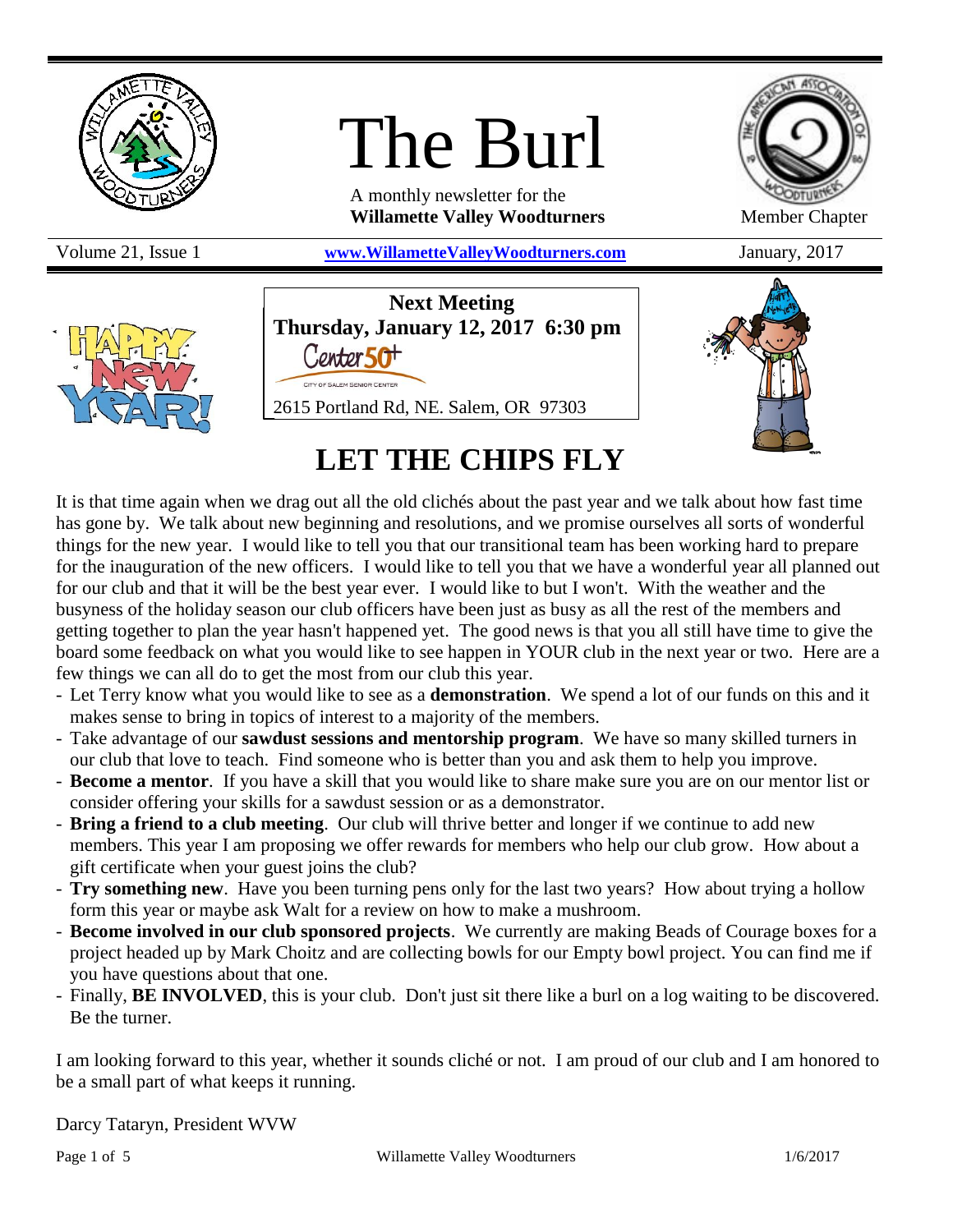# **Upcoming Events**

## **January 12** - **Demonstrator: Nick Stagg, Lidded boxes**

Nick is a frequent demonstrator in the Pacific Northwest. Not only an outstanding turner, he is an excellent instructor. Nick was also one of our demonstrator at the 2015 Oregon Woodturning Symposium. He started turning at the end of 2002 to make Christmas presents for his family and turns everything: lidded boxes, hollow forms, all kinds of bowls, and an



array of treen. He specializes in teaching turning techniques. When he demonstrates he'd rather teach the skills to make a piece so that those in attendance have time to watch and ask questions. Says Nick, "I'd like them to be able to go home and make one, that's the biggest gratification I could receive."

\_\_\_\_\_\_\_\_\_\_\_\_\_\_\_\_\_\_\_\_\_\_\_\_\_\_\_\_\_\_\_\_\_\_\_\_\_\_\_\_\_\_\_\_\_\_\_\_\_\_\_\_\_\_\_\_\_\_\_\_\_\_\_\_\_\_\_\_\_\_\_\_\_\_\_\_\_\_\_\_\_\_\_\_\_\_\_\_

## **AAW NEWS (reprint)**

Submitted by Terry Gerros



If you are not a member of AAW, you can still sign up for a 90-day trial membership. As a guest, you'll have access to many articles and publications usually available only to members. The link to sign up is: <http://www.woodturner.org/page/GuestMemberLanding>Check out this page to see what your guest membership entitles you to. Have questions about AAW? Talk to me. Terry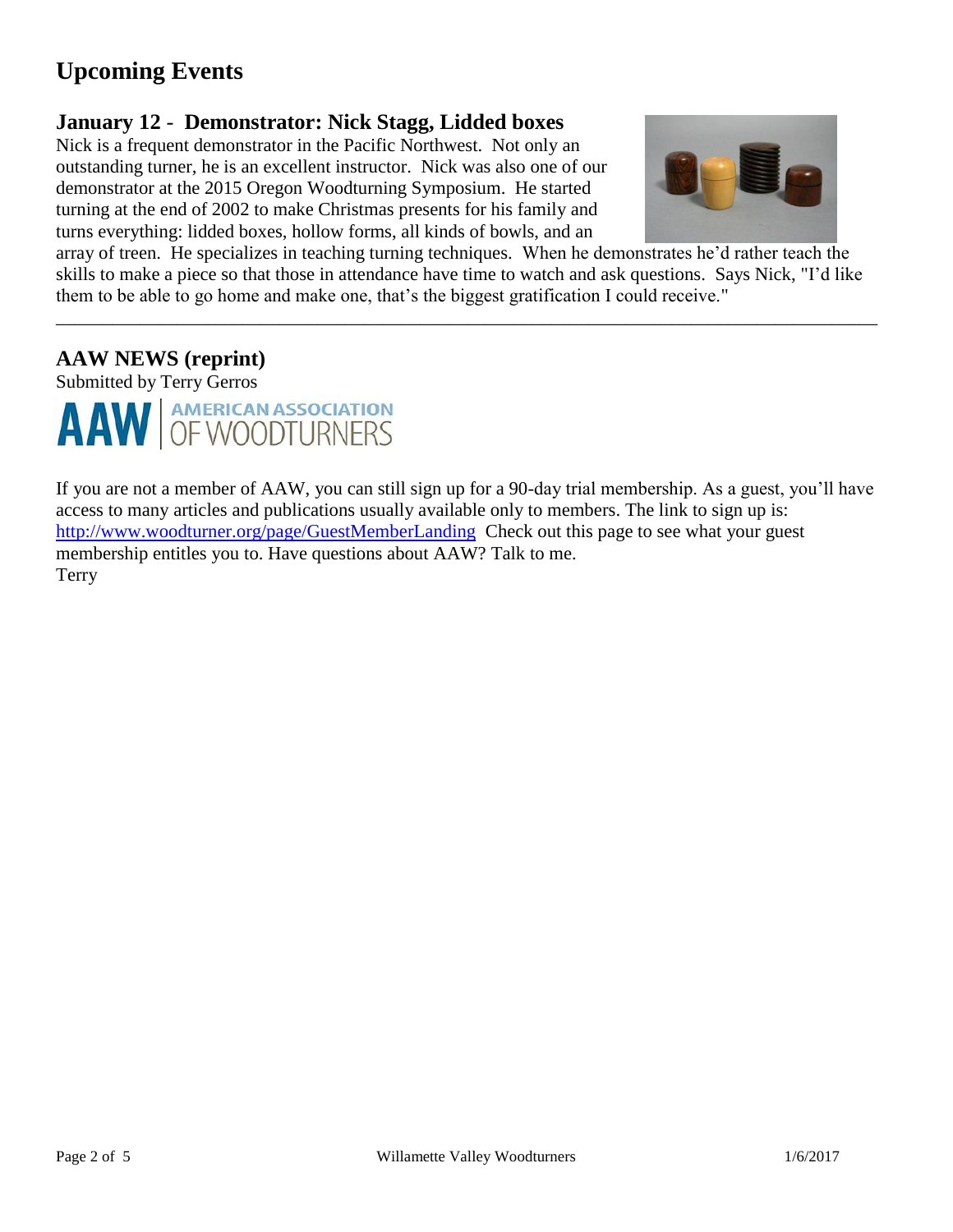# **Club Business**

**Membership renewals are overdue for 2017**

By Henrik Åberg, Treasurer



At time of press **only 51%** of our members have paid their dues.

Last year, at this very same time we were at **74%**



Note: The club [web page](http://www.willamettevalleywoodturners.com/) also includes a link on the home page for PayPal payments of membership renewal. \_\_\_\_\_\_\_\_\_\_\_\_\_\_\_\_\_\_\_\_\_\_\_\_\_\_\_\_\_\_\_\_\_\_\_\_\_\_\_\_\_\_\_\_\_\_\_\_\_\_\_\_\_\_\_\_\_\_\_\_\_\_\_\_\_\_\_\_\_\_\_\_\_\_\_\_\_\_\_\_\_\_\_\_\_\_\_\_

## **December Treasurer's Report**

By Henrik Åberg, Treasurer

| <b>Ending Balance</b>    | \$12,061.74 |                          |         |
|--------------------------|-------------|--------------------------|---------|
| <b>Total Income</b>      | \$1,153.00  | <b>Total Expenses</b>    | \$27.96 |
| Anchorseal sales         | \$33.00     | PayPal Fees              | \$25.08 |
| Memberships              | \$1,120.00  | Burl copies              | \$2.88  |
| <b>December Income</b>   |             | <b>December Expenses</b> |         |
| <b>Beginning Balance</b> | \$10,936.70 |                          |         |

In terms of comparison to the beginning of the year 2016 we are in the **black** a whopping **\$2,191**

\_\_\_\_\_\_\_\_\_\_\_\_\_\_\_\_\_\_\_\_\_\_\_\_\_\_\_\_\_\_\_\_\_\_\_\_\_\_\_\_\_\_\_\_\_\_\_\_\_\_\_\_\_\_\_\_\_\_\_\_\_\_\_\_\_\_\_\_\_\_\_\_\_\_\_\_\_\_\_\_\_\_\_\_\_\_\_

## **Membership Report**

By Henrik Åberg



We have **2 new members** so far in 2017 with a total of **114** members.

This year three of our members became Honored Life Members



**Dick Clark, John Reppeto** and **Bob Quadros**!

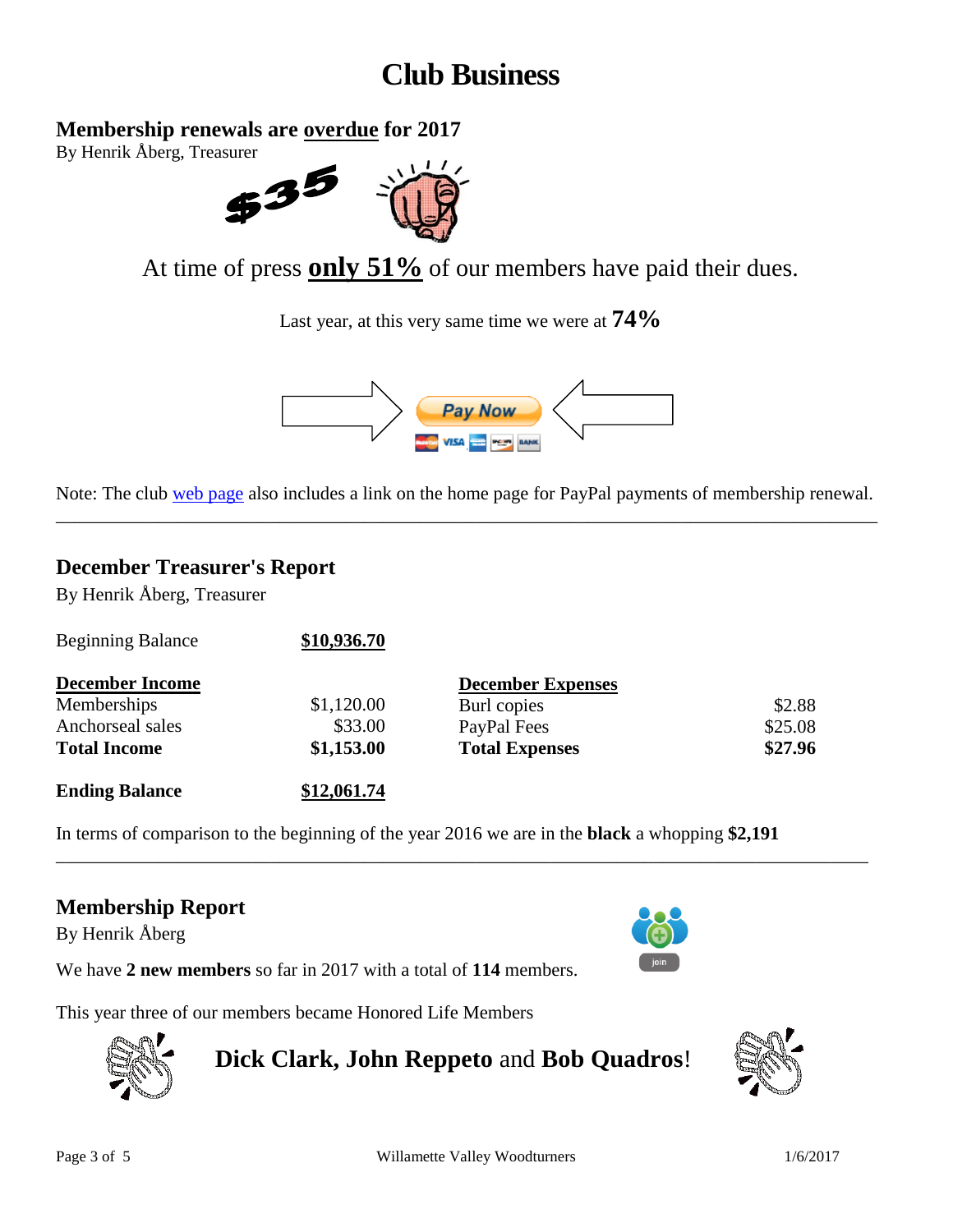# Membership Rewards

## **Library**

A friendly reminder to members with books and/or videos checked out from the library. Please return them at this next meeting.

#### **Wood Gathering**

Sign-up sheets will be available to indicate your availability to help with wood gathering. Anyone who learns of a tree or log that is available to the club should notify Jerry Lelack, (503) 510-1577 or Bob Hutchinson, (503) 508-3279. The intent is to gather wood, process it to usable pieces, store it at the home of Terry Gerros, and then make it available to members. Terry can be reached at (503) 580-5013.

#### **From Terry Gerros**

I am a distributor for Stick Fast CA glue, Sharpfast Sharpening systems, the Holdfast vacuum chucking system and Saburrtooth Carving bits. If you have an interest in these products, give me a call or send me an [email](mailto:gerrost@yahoo.com) for details.

#### **Supplies**

The club purchases a few supplies in bulk and sells it to members at club cost. We routinely have superglue (\$5), black or brown superglue (\$10) accelerator (\$10) and Anchorseal (\$11/gal). The club has a small supply of half round protractors (\$6) used to measure the angle ground on a tool, and depth gauges (\$5). HSS Round Tool Bits rods (1/4" x 8") are also available (\$3). Bruce Stangeby will have the resale items available at the meetings, except for Anchorseal which is available through [Jeff Zens.](mailto:jszens@custombuiltfurniture.com)

#### **Club Member Discounts**

- **Craft Supply**: The club's order will be going out on the Monday following our Club Meeting if our order equals or exceeds \$1,000. Craft Supply gives us a 10% discount plus free shipping on all items, and occasional additional discounts on certain other items and quantity purchases. If you order from the sales items, you will receive the club discount in addition to the sale discount, making many items available at very attractive prices. For detailed instruction for ordering see the article in the **December** 2015 Burl. Questions? See [jeffzens@custombuiltfurniture.com.](mailto:jeffzens@custombuiltfurniture.com.)
- Club members are registered with **Klingspor's Woodworking Shop** at [www.woodworkingshop.com](http://www.woodworkingshop.com/)  or 800-228-0000, they have your name and will give you a 10% discount.
- If you show your club card at checkout time to the cashier at **Woodcraft** in Tigard they will give you a 10% discount (May not apply to some machinery).
- **Exotic Wood** is offering a discount of 15% off any orders placed at: [www.exoticwoodsusa.com.](http://www.exoticwoodsusa.com/) (This includes sale items and free shipping on orders over \$300). Use promo code ewusaAAW
- **Gilmer Wood** now offers our club a 10% discount on purchases made there. If you haven't been to Gilmer's, it is well worth the trip to Portland, if only to make your mouth water and make you cry if you leave empty handed.